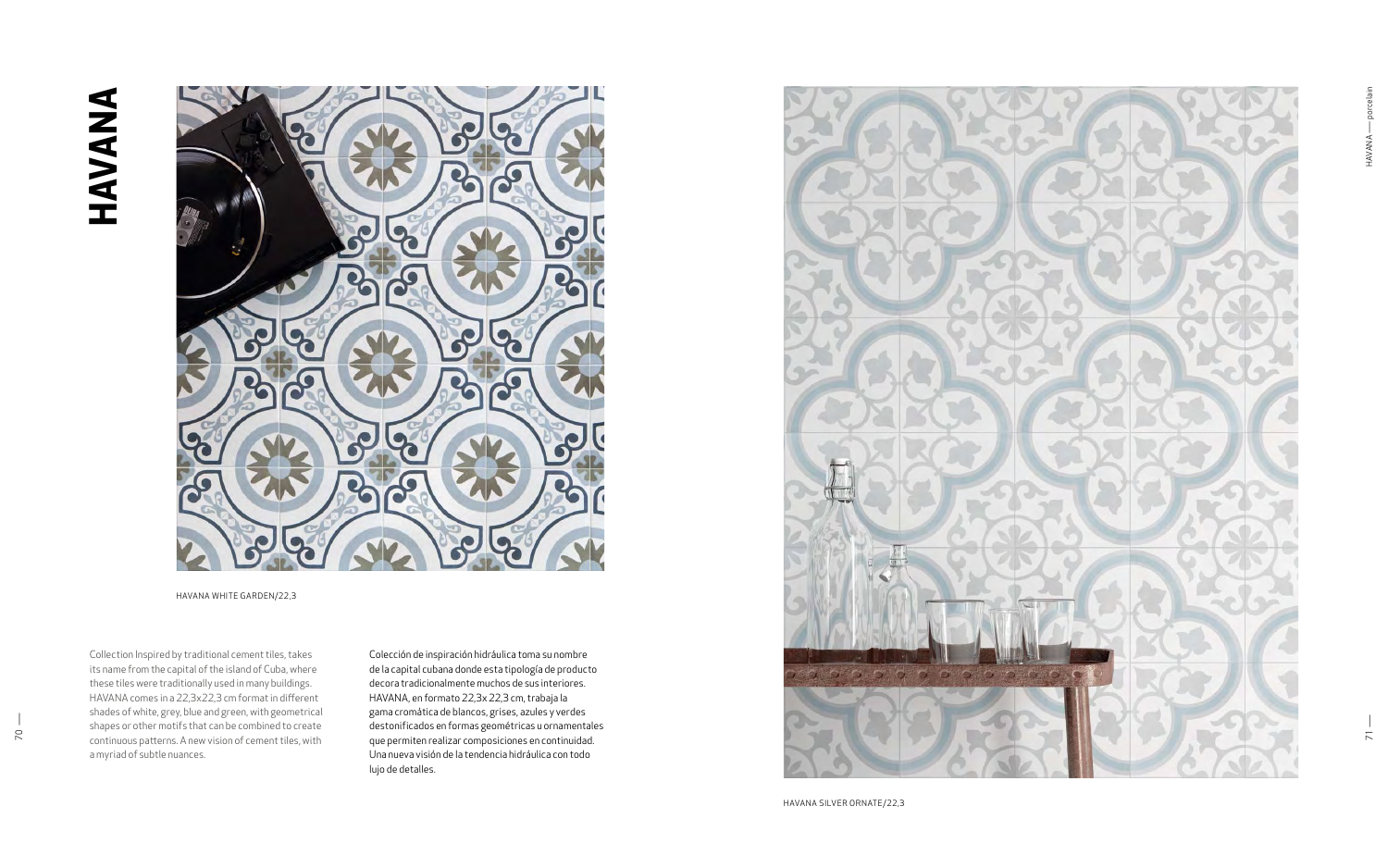



HAVANA WHITE CROSS/22,3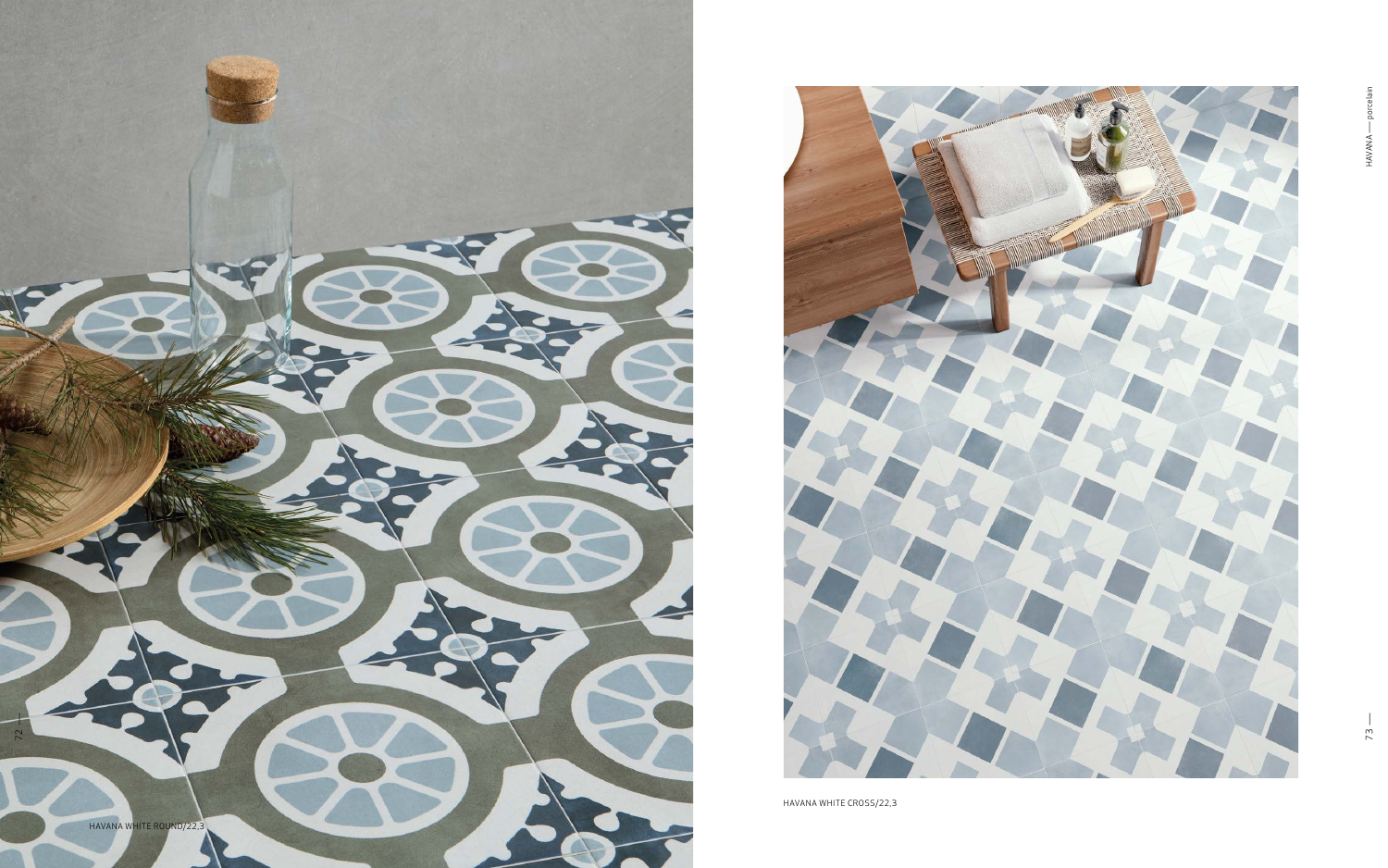